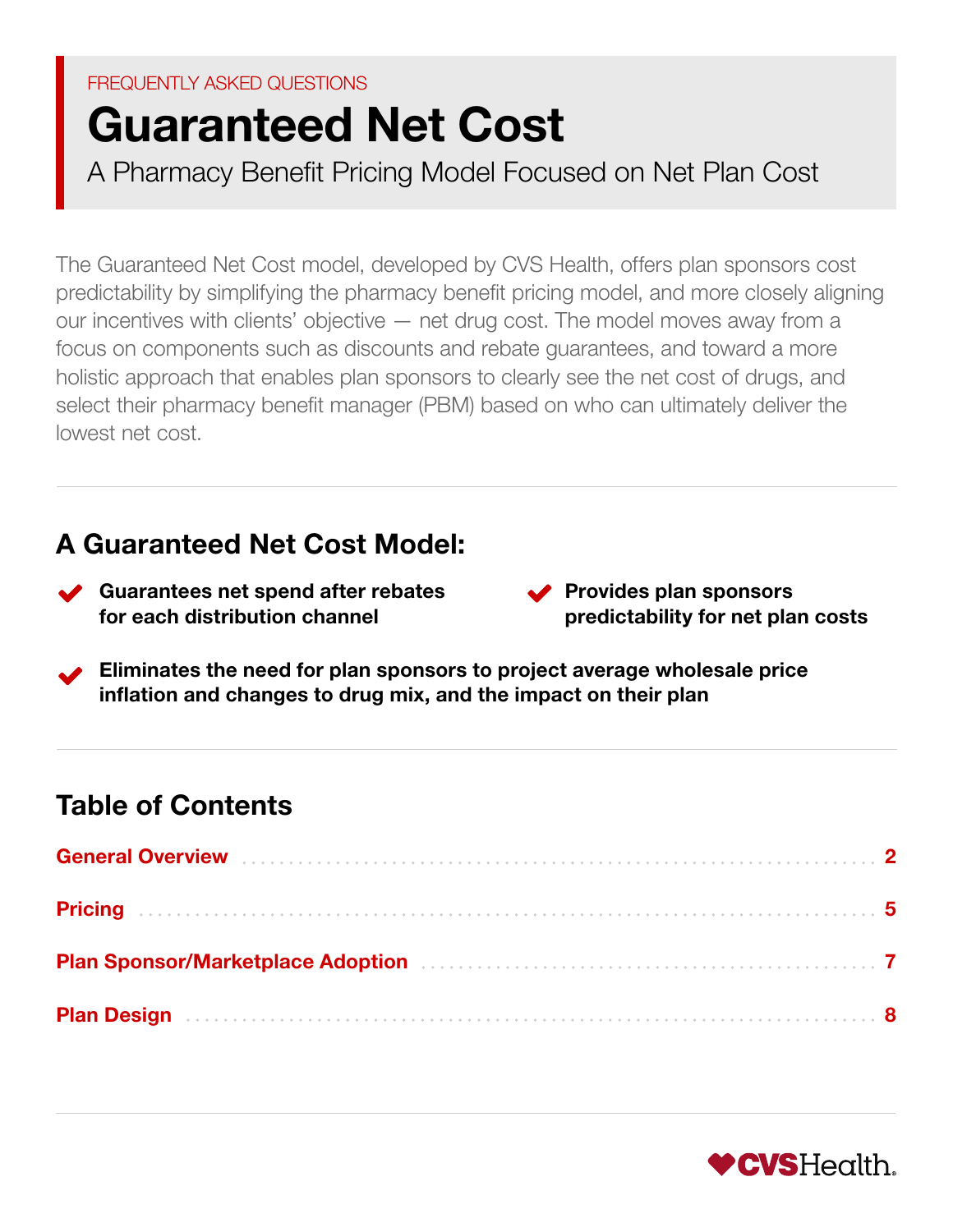# <span id="page-1-0"></span>General Overview

**1**

**4**

### Why are you proposing a new economic model?

The pharmacy benefit industry is going through one of the most dynamic periods in our nation's history. CVS Health's approach, in order to continue to deliver strong cost control — while also optimizing the quality of care — needs to continue to evolve with market dynamics. As we look to how we can help plan sponsors not only respond to, but stay ahead of, changing trends, we developed a model that is both simpler and provides cost predictability.

The complexity of current models impedes direct comparison because formulary strategies, minimum rebate guarantees, and which claims are excluded from such guarantees, can all vary among PBMs. This can obscure the actual value a PBM delivers in terms of cost control strategies through effective formulary design and utilization management (UM) programs.

Current models don't adapt effectively to changing market dynamics — such as lower list prices. For all these reasons, the time is right for a new approach, one that better aligns PBM incentives with clients' objectives.

#### What motivated this change? **2**

We believe the time is right for change. CVS Health's goal with the Guaranteed Net Cost model is to refocus attention on net plan costs and provide plan sponsors predictability. The Guaranteed Net Cost model simplifies the financial arrangement, better aligns PBM incentives with clients' objectives, and enables us to deliver greater value to plan sponsors through strong cost control strategies that help payors drive savings.

#### What is the Guaranteed Net Cost model? **3**

The Guaranteed Net Cost model, developed by CVS Health, guarantees average net spend per prescription after discounts and rebates for each distribution channel. It provides plan sponsors cost predictability and better aligns PBM incentives with our clients' objectives.

CVS Health's new Guaranteed Net Cost pricing model focuses on a simple concept — net cost per claim. It enables plan sponsors to easily determine which PBM offers them the greatest value as measured by effective cost control through management of the drug mix. It also enables plan sponsors to make plan decisions based on the impact to overall net costs for the pharmacy benefit. Under the new model, the PBM will pass through 100 percent of the rebates, and take accountability for the impact of average wholesale price (AWP) inflation and shifts in drug mix. It eliminates the need for payors and consultants to project drug price inflation, or estimate shifts in drug mix.

## How is this model different from existing financial models in the market?

CVS Health's goal with the Guaranteed Net Cost model is to refocus attention on net drug costs and provide plan sponsors predictability.

CVS Health's new Guaranteed Net Cost pricing model focuses on a simple concept — net cost per claim. It guarantees average net spend per prescription after discounts and rebates for each distribution channel. Under the new model, the PBM will pass through 100 percent of the rebates to the plan sponsor, and take accountability for the impact of AWP inflation and shifts in drug mix. It provides plan sponsors cost predictability and better aligns PBM incentives with our clients' objectives.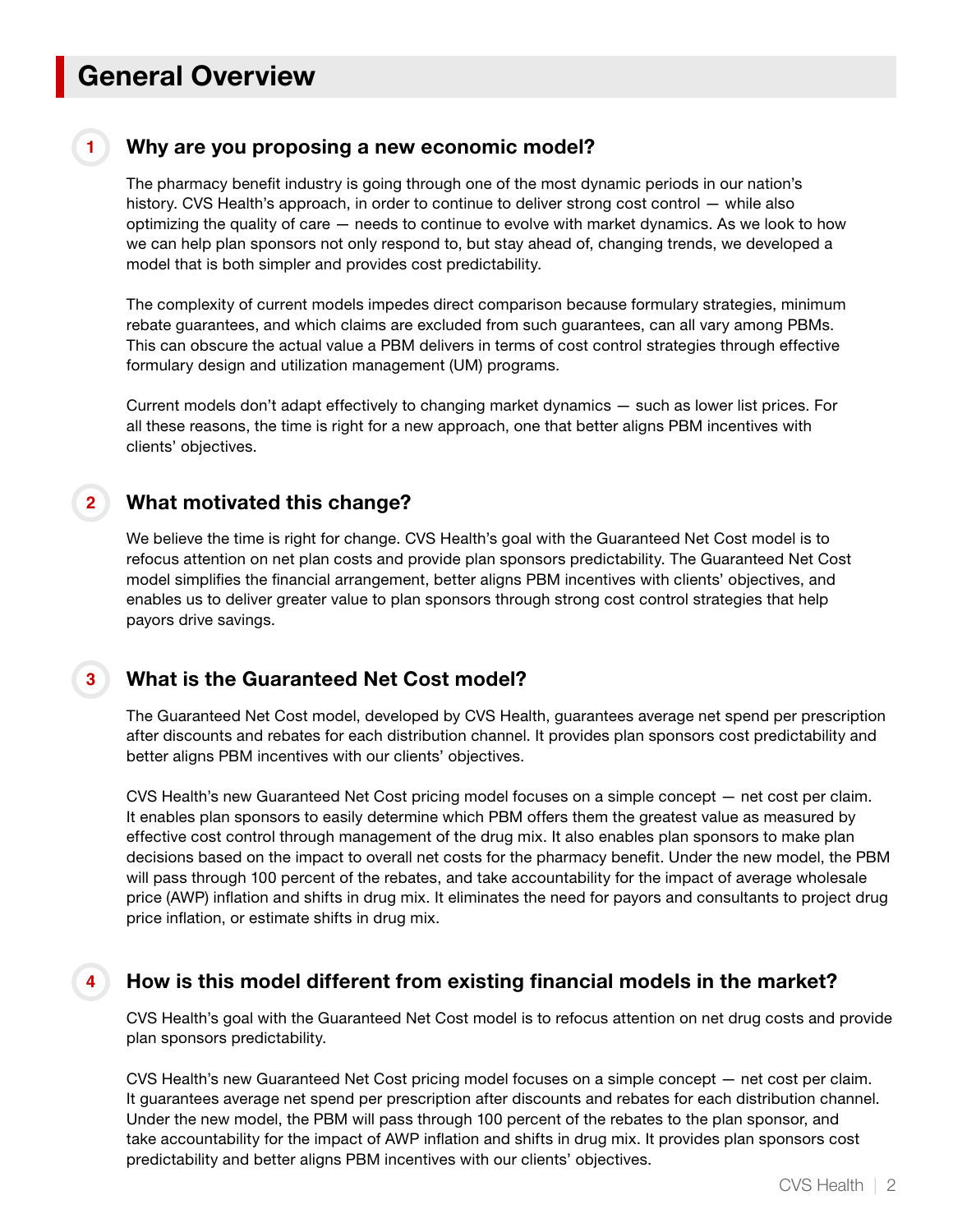# What is the value add to plan sponsors and/or consultants?

By using a Guaranteed Net Cost model plan sponsors can easily determine which PBM offers them the greatest value as measured by cost control through effective management of the drug mix. The model also enables plan sponsors to make plan design decisions based on the impact to overall net costs for the pharmacy benefit.

Features and benefits of the Guaranteed Net Cost model include:



**5**

**6**

Alignment of incentives with plan sponsor objectives — guarantees average net spend, after rebates, per 30 days supply, across each distribution channel

Simplifies financial arrangement — enables plan sponsors to focus on net cost after rebate considerations

**Provides cost predictability**  $-$  **Provides net cost guarantees, eliminating the need for plan sponsors** and consultants to project AWP inflation, shifts in drug mix and the total value of rebates

100 percent of the rebates are passed through to the plan sponsor in the manner they choose (quarterly retrospective distribution or rebates at point of sale (POS) by National Drug Code (NDC) so plan members can see the true net cost of drugs)

The PBM takes accountability for the impact of AWP inflation and drug mix

### Will this model apply to only commercial plan sponsors?

CVS Health's initial focus is employer plan sponsors, but we plan to discuss this approach with any plan sponsors who express an interest.

#### What is the structure of the Guaranteed Net Cost proposal? Will you still have minimum rebate guarantees? Who receives the rebates in this new model? What happens to rebate guarantees to plan sponsors? **7**

Under the new model, the PBM will pass through 100 percent of the rebates to plan sponsors in the manner they choose (quarterly retrospective distribution, or rebates at point of sale (POS) so members can see the true net cost of drugs). The PBM also takes accountability for the impact of AWP inflation and drug mix. There are no minimum rebate guarantees, but the overall rebate value is accounted for in the net cost guarantees which will be aggregated by channel.

#### ESI just came out with a new PBM payment model. How is what you are proposing better/different? **8**

The Guaranteed Net Cost model guarantees average net spend, after rebates, per 30 days supply across the distribution channel, enabling plan sponsors to see the net cost of their pharmacy benefit, and offering cost predictability. Under the new model, 100 percent of the rebates will be passed on to plan sponsors. This provides cost predictability and eliminates the need for plan sponsors and consultants to project AWP inflation and drug mix. It applies to all therapy classes and no electronically processed point-of-sale claims are excluded from the guarantee.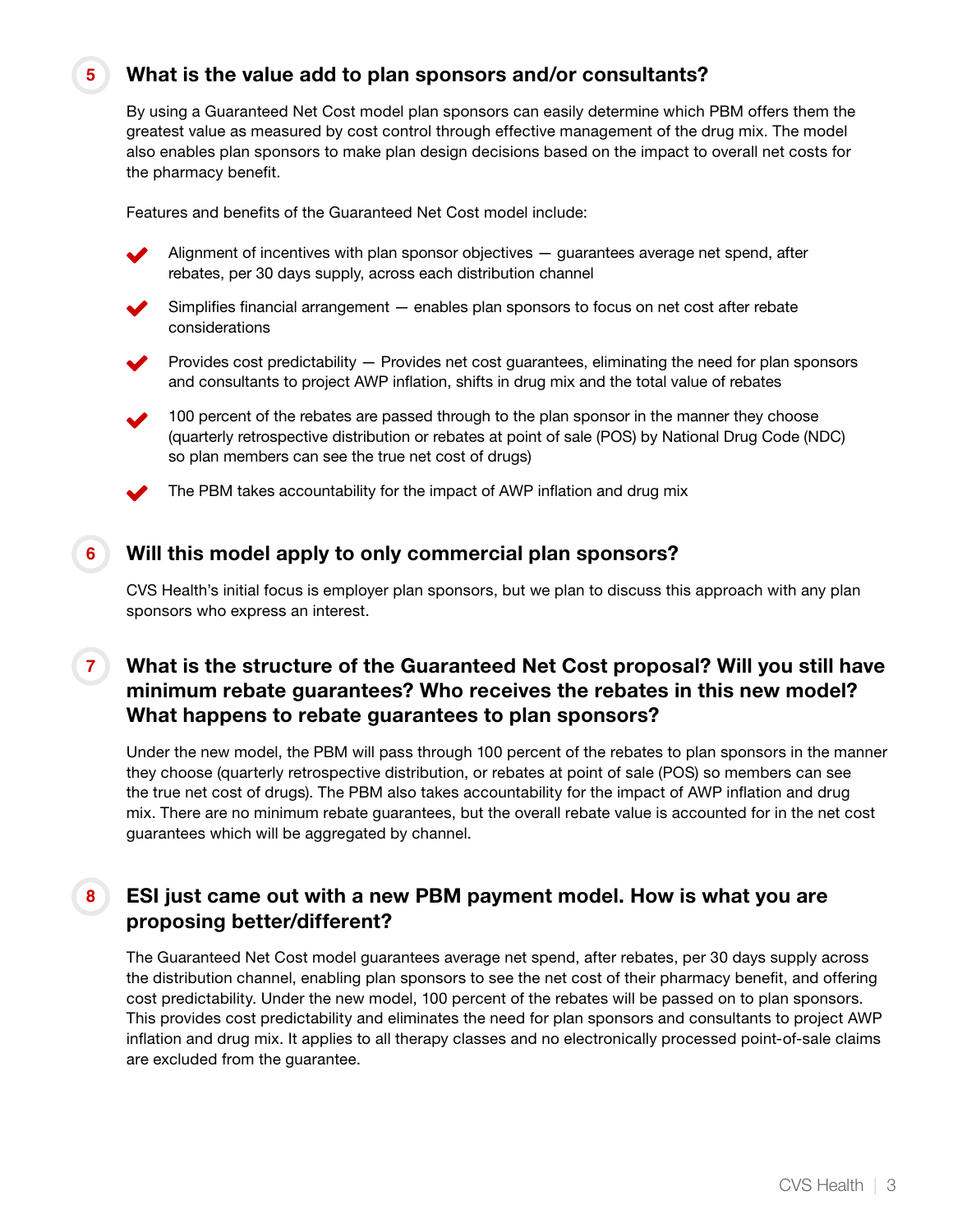Pharmaceutical manufacturers are claiming that the clamor by you and ESI to come up with a new pricing model is evidence that PBMs have been the problem with high-cost drugs all along because of your convoluted contracting practices. How do you reply to that?

Pharmaceutical manufacturers — and no one else — set drug prices. In recent years, this has led to ever-increasing launch prices, and double-digit price increases from one year to the next. As a PBM, our job has always been to help our clients manage costs in the face of these escalating prices, without compromising clinical care, so they can continue to provide an affordable benefit to their members. The Guaranteed Net Cost model refocuses on net plan costs, better aligns PBM incentives with plan sponsor objectives, reduces complexity, and offers plan sponsors cost predictability.

#### How would the Guaranteed Net Cost model need to be adjusted if the Administration passes legislation completely removing rebates? **10**

The Guaranteed Net Cost model is focused on net plan costs. Given that, it positions CVS Health well to help plan sponsors control net plan costs even if state or federal legislation or regulation was to be passed eliminating manufacturer rebates. Whether rebates are eliminated, replaced by a different discount mechanism, or lawmakers simply require manufacturers to lower list prices, the model will still be able to provide plan sponsors with a predictable net cost. Under the new model, 100 percent of rebates would be passed on to plan sponsors, as long as the rebate mechanism exists. This pricing model is durable and can adapt to market trends — whether there are high list prices and high rebates or low list prices and no rebates.

#### Will the net cost guarantees be auditable? **11**

**9**

**13**

Yes. Plan sponsors will be able to continue to perform standard annual rebate audits, as they do today. In addition, they will also receive standard annual financial audits that allow them to verify net costs instead of calculating individual drug AWP discounts.

#### How will CVS Caremark define "rebates" under the Guaranteed Net Cost model? **12**

Under the Guaranteed Net Cost model, 100 percent of the rebates will be passed on to the plan sponsor. We define rebates as being inclusive of price protection and manufacturer administrative fees. Our contracts define "rebates" as formulary rebates — which may include base, market share, and price protection rebates we collect in our capacity as a group purchasing organization (GPO) on behalf of the plan — that are attributable to the utilization of covered drugs by members.

## How will CVS Health make money under the new model?

In the Guaranteed Net Cost model with a traditional network, PBM margin comes from the difference between the drug cost to the client/member and the pharmacy, and includes mail and specialty margin.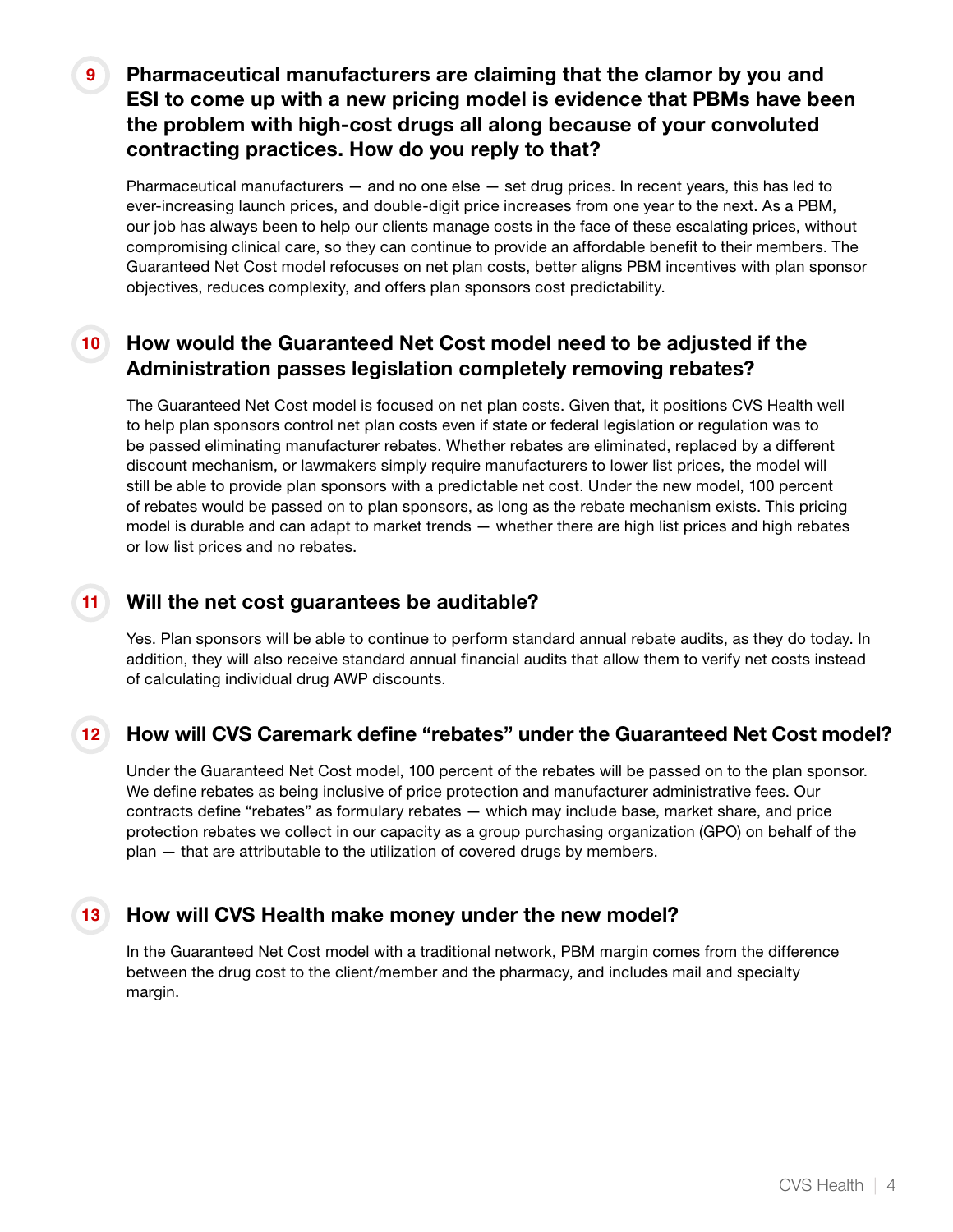#### Is CVS Health looking at a model without rebates? With an alternate NDC or other? **14**

The Guaranteed Net Cost model is focused on net plan costs. Given that, it positions us well to help plan sponsors control net plan costs even if state or federal legislation or regulation was to be passed eliminating manufacturer rebates. Whether rebates are eliminated, replaced by a different discount mechanism, or lawmakers/the Administration simply require manufacturers to lower list prices, the model will still be able to provide plan sponsors a predictable net cost. Under the new model, 100 percent of rebates would be passed on to plan sponsors, as long as the rebate mechanism exists. This pricing model is durable and can adapt to market trends — whether there are high list prices and high rebates or low list prices and no rebates.

#### What kind of reporting will be available? **15**

Clients will continue to receive actual claims data, which show drug cost, and quarterly rebate reports. New reports will be available to show how the two together are combined to calculate the net cost, which can be tracked on a monthly or quarterly basis.

# <span id="page-4-0"></span>Pricing

#### How does this new economic model address concerns regarding drug price transparency? **16**

The Guaranteed Net Cost model guarantees average net spend, after rebates, per script across the distribution channel. Under the new model, the PBM will pass through 100 percent of the rebates to plan sponsors, and take accountability for the impact of AWP inflation and shifts in drug mix. Net cost guarantees are calculated using plan utilization, expected rebate value, and applying projected AWP inflation and expected drug mix shift. It is a move away from the current focus on components such as discounts and rebate guarantees in order to impact the cost of pharmacy benefit and toward a more holistic approach that enables plan sponsors and consultants to clearly see the net cost of their pharmacy benefit.

## **17**

## Will this model be in addition to/on top of your current pricing guarantees?

The Guaranteed Net Cost replaces any discount, dispense fee, and rebate guarantees.

#### How is the guaranteed net cost calculated? How will it be impacted by drug price inflation during the year and the introduction of new brand and/or generic drugs? **18**

Net cost guarantees are calculated using plan utilization, expected total rebate value, and applying projected AWP inflation and expected shifts in drug mix, including anticipated new drug launches. The net cost guarantee is normalized for a 30-day supply and no point-of-sale claims are excluded. The PBM takes on accountability for total AWP inflation, and shifts in drug mix. The PBM also passes on 100 percent of rebates to plan sponsors. This simplifies the financial arrangement and enables plan sponsors to focus on net cost.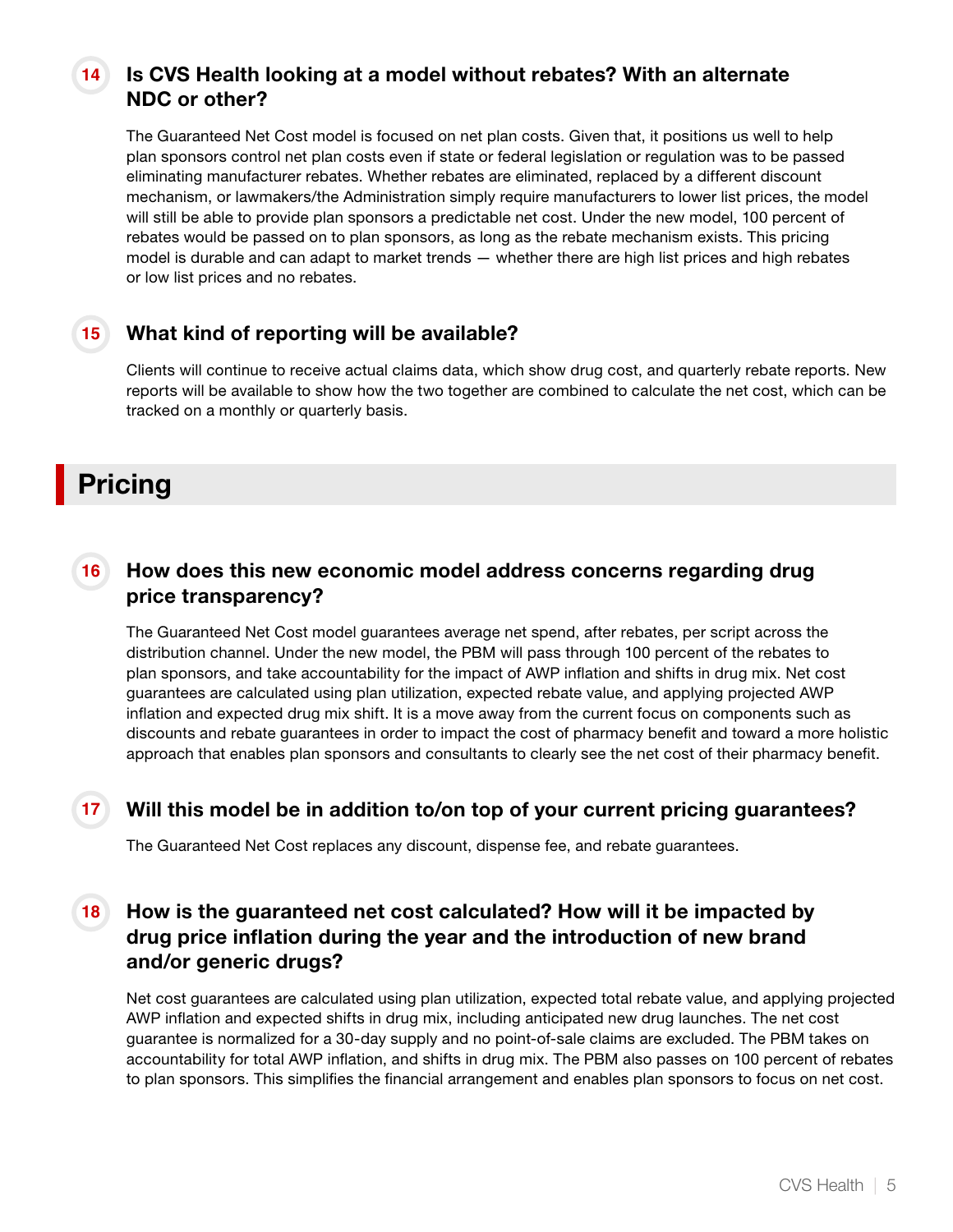# Will the Guaranteed Net Cost model include three-year guarantees?

Net cost guarantees will be offered for each distribution channel for all three years of a standard contract with individual guarantees for each year. The net cost guarantee will be evaluated annually for potential adjustment in case of unexpected market trends. The net cost guarantee can also be adjusted if plan sponsors implement additional cost-control strategies that may help lower overall net plan costs.

#### Will you quote on a reverse cost basis, where we give you a target guarantee \$\$\$ amount by channel and you tell us what the plan design, formulary, and programs will be? **20**

We work closely with plan sponsors to understand their goals for their pharmacy benefit plan and plan members. The Guaranteed Net Cost model can help deliver higher savings and lower plan costs depending on plan sponsors' willingness to adopt key cost management tools, and we can make recommendations on what plan design and programs can help them meet their plan cost targets.

#### Does the Guaranteed Net Cost model assume a pass through of retail network discounts or traditional (spread) network discounts? **21**

Plan sponsors can select from two versions of the Guaranteed Net Cost model — traditional or pass through (transparent). For transparent, or pass-through, contracts there will be an administrative fee and performance sharing in the guarantee results. There will not be an administrative fee for traditional contracts nor a share in the guarantee results.

#### What information is necessary for your pricing underwriters to achieve a high degree of confidence? **22**

The data requirements provided during the request for proposal (RFP) process will be used to calculate the net cost guarantees.

#### If the actual cost comes in below the guaranteed cost, will plan sponsors still pay the guaranteed cost, allowing CVS Health to retain the difference as incremental revenue? **23**

It depends on what network arrangement plan sponsors choose for their pharmacy benefit plan. For plans with a traditional network, plan sponsors would retain any difference between the guarantee and actual performance below the guarantee. Plans that are based on a transparent network would include a component of sharing in the performance.

#### Will you share an estimate with plan sponsors of what the rebate component of the net cost guarantee is? **24**

Upon request, CVS Health can provide a total rebate estimate.

**25**

**19**

# Is there an administrative fee with this structure?

There are no base administrative fees if the Guaranteed Net Cost model is implemented using a traditional retail network. Additional fees may apply for the implementation of optional programs.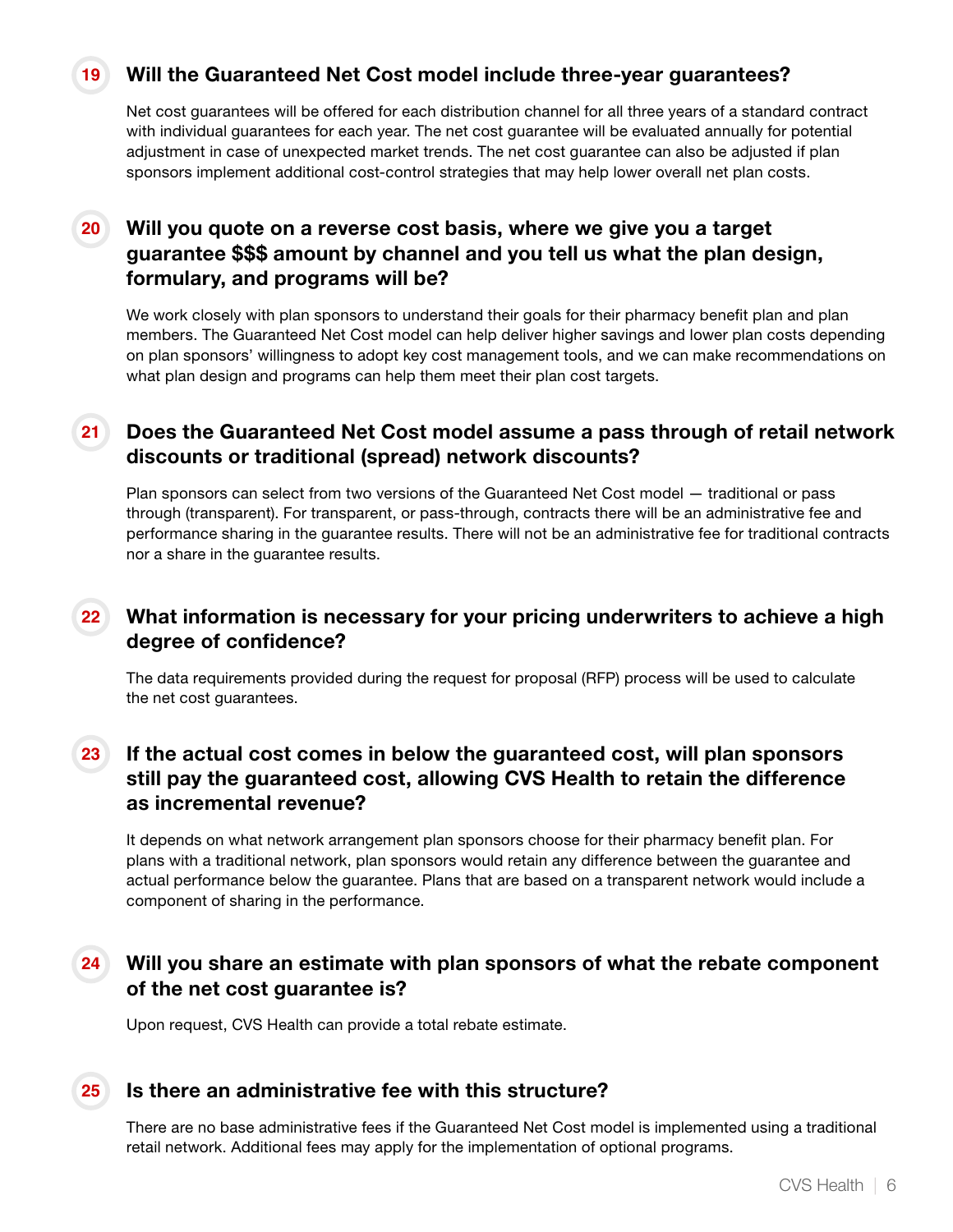## Under this new model, would there be any sort of annual reconciliation?

Net cost guarantees are reconciled annually including the full value of 100 percent pass through of rebates to plan sponsors.

# <span id="page-6-0"></span>Plan Sponsor/Marketplace Adoption

**26**

#### Are you planning to incorporate this new model into your responses to all new RFPs moving forward? **27**

CVS Health will include the Guaranteed Net Cost model in our RFP responses when requested by plan sponsors or consultants.

#### How many plan sponsors do you expect to adopt this approach? **28**

CVS Health believes in alignment with our clients' objectives. We are confident this is the right thing to do, the right approach for the future, and are confident that plan sponsors will agree with us and want to adopt this model. Clients, prospects and consultants have already expressed a strong interest in the Guaranteed Net Cost model and we are currently working on several Guaranteed Net Cost pricing proposals. We have two clients implementing the new model in early 2019 and expect more to move into this model in 2020.

#### Do you expect this new model to be competitive in the marketplace? **29**

Yes, CVS Health expects the Guaranteed Net Cost model to be very competitive. The model shows plan sponsors the true value of a PBM in managing drug cost and drug mix, which we expect plan sponsors will welcome. The Guaranteed Net Cost model simplifies the financial arrangement and refocuses attention on the net plan cost. This is the right approach for a rapidly evolving pharmacy benefit landscape. Even though some manufacturers have recently lowered the list prices for some drugs, this practice has only been true for a select few drugs and the pharmaceutical market still includes a large number of very expensive drugs, with high list prices. The Guaranteed Net Cost model focuses on a simple concept – the net cost of a drug. It provides cost predictability and eliminates the need for plan sponsors and consultants to project AWP inflation and drug mix.

#### What if no other PBM adopts this model? Will you continue to offer it? Why do you think other PBMs would adopt it? **30**

CVS Health believes guaranteeing net cost is in the best interest of plan sponsors and we are confident plan sponsors and consultants will also see it that way. We think this model is the right choice for any PBM that wants to demonstrate the value of its cost-control strategies and alignment with plan sponsors' objectives.

#### Will CVS Health propose both traditional proposals and Guaranteed Net Cost proposals if requested? **31**

Yes. CVS Health believes in alignment with our clients. We are confident this is the right approach for the future and that plan sponsors will agree with us and want to adopt this model. We encourage you to have a conversation with your clients and explain the features and benefits of the Guaranteed Net Cost model, prior to their releasing a request for proposals.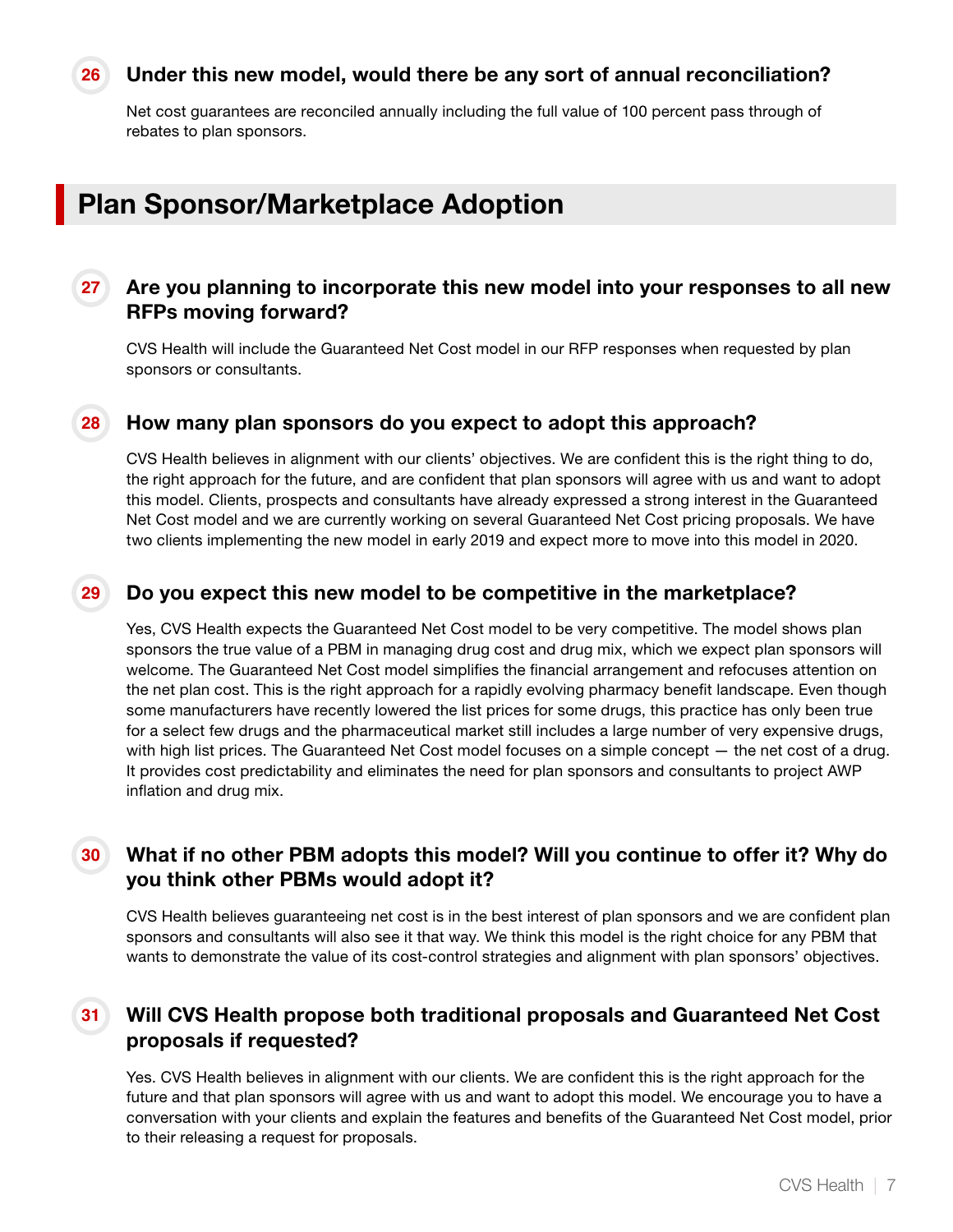#### What is the floor limit for the number of members or annual drug spend that you will quote for this arrangement? **32**

There is no minimum lives or minimum annual pharmacy benefit spend threshold for CVS Health to discuss.

# <span id="page-7-0"></span>Plan Design

### **33**

**35**

# How do claims adjudicate at the point of sale?

Claims will still be adjudicated at industry-competitive discounts, with separate discounts for brands and generics, to approximate relative differences in drug cost. This minimizes member disruption from plan sponsors choosing to move to a new pricing model. In addition, plan sponsors' existing plan design copay structure would apply.

#### Will there be a formulary specifically aligned to the Guaranteed Net Cost model? What about plan sponsors that choose to opt out of the formulary or align with a custom formulary? **34**

CVS Health is developing a new formulary that will continue to promote lower-cost generic alternatives, while allowing coverage for single-source brand drugs. Plan sponsors that align with the new formulary will be able to derive the greatest benefit from the Guaranteed Net Cost model. We firmly believe that the formulary we are developing to align with the Guaranteed Net Cost model will strike the right balance between cost control and minimizing member disruption.

# Will you no longer have drug exclusions in your formulary?

We will continue to utilize our industry-leading formulary strategies — including drug exclusions — to help plan sponsors control cost.

#### Does the Guaranteed Net Cost model incorporate exclusions from pricing guarantees? Please list out all exclusions and caveats. **36**

The Guaranteed Net Cost model does not propose to exclude any drug classes or electronically processed covered point-of-sale claims from the guarantees and we hope the industry will follow our lead. We are currently working on a contract template for the Guaranteed Net Cost model and expect to be able to share that with plan sponsors in January 2019.

#### How will you adjust the net cost guarantee if clients implement a UM edit or remove a drug? **37**

Any program plan sponsors choose to implement to help control utilization or encourage use of lower-cost therapeutic alternatives will potentially impact their plan cost. The net cost guarantee can also be adjusted if the client implements additional cost-control strategies that may help lower overall net costs, so that the impact of such an implementation is captured in the net cost calculation.